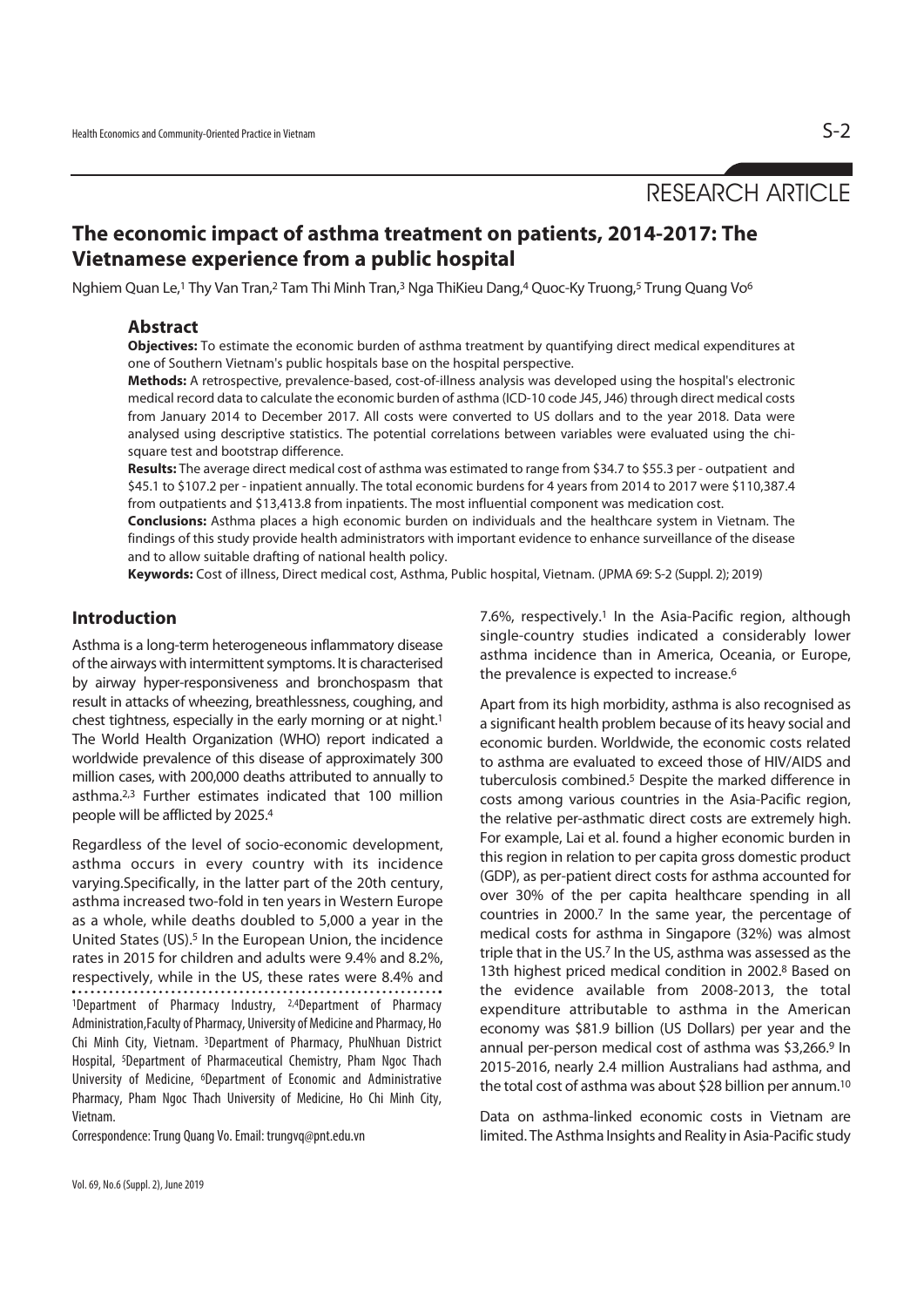indicated that Vietnam had a high use of hospitalizations, with 26% in-patient stays in 2000 collated as a regional average of 15%.7 The total per-person direct healthcare expense was \$141±12 per patient, with a mean total societal spending of US\$184±16, which represented 35% and 46% of the per capita GDP in Vietnam, respectively.7

Healthcare systems must therefore judge the economic burden of this disease in order to understand its impact and to draft a suitable national policy.1 To fulfill this purpose, the present study was designed to calculate the economic burden of asthma through direct medical costs and their relation with some basic elements at PhuNhuan Hospital in Ho Chi Minh city (HCMC) during the 4-year period from 2014 to 2017.

# **Patients and Methods**

A retrospective, prevalence-based, cost-of-illness study was developed using the electronic medical record data of asthmatics presenting at PhuNhuan Hospital to judge the economic healthcare effects for four years running, from January 1 of 2014 to December 31 of 2017. Data were retrieved anonymized, and cost data analysis was performed based on the hospital perspective.

Ho Chi Minh City (HCMC), the largest metropolitan area in the Southeast of Vietnam, has 19 urban districts and 5 rural districts, with a total population of about 8.3 million in 2016, and covers an area of 2,061 square kilometers.<sup>11</sup> HCMC is the economic center of Vietnam as well as the largest medical center in the country and will become a medical center with high technology.12 According to the Centre of Hands-on Actions and Networking for Growth and Environment, HCMC is the biggest polluter in the southern region, as it is home to a large number of traffic vehicles, industrial parks, and construction activities; this is an alarming problem for health, especially for asthmatics as a particularly sensitive subgroup.13,14

Officially established in 2007 in HCMC, PhuNhuan Hospital is a public hospital with a team of experienced and high expertise doctors and healthcare specialists, as well as stateof-the-art medical facilities for diagnosis and treatment. PhuNhuan Hospital has 14 departments with size 100 beds.15 The hospital treats 1,000 patients per day, including many asthmatics. Although it has no respiratory department, PhuNhuan Hospital still has doctors trained in this specialty. In addition, the list of asthma-related medications is also sufficient to meet patient treatment needs.

The input for patient characteristics, as well as costs, was extracted incognito from PhuNhuan Hospital's electronic database with the hospital's ethical approval. Besides demographic information, the extracted data included the medical record number, date of admission, date of discharge, and itemized cost of each case. The patient characteristic data comprised year of birth, gender, location, visit type (outpatient visit or inpatient visit), length of stay (for inpatient visit), and healthcare insurance status. In this study, patients were divided into two age groups: pediatrics and adults. According to The 2016 Law on Children in Vietnam, the pediatric group refers to people under the age of 16 (0-15) years.<sup>15</sup> Individual medical service details (e.g., diagnosis, image techniques, pharmaceuticals, laboratory tests, hospital beds, and other service utilizations) were also recorded, along with the quantity used, reference unit, and cost of each unit.

This study included subjects with asthma as the main diagnosis, identified by searching the database for codes J45 and J46 of the International Classification of Diseases and Related Health Problems Version 10 (ICD-10 code) between the period from January 1 of 2014 to December 31 of 2017.16

Cases were excluded if they were insufficient or contained faulty information due to incorrect data entry into the hospital database. In addition, patients who did not maintain treatment at PhuNhuan Hospital or who did not comply with the hospital treatment protocol were also removed.

Direct medical costs refer to the expenses of treating acute and chronic asthma. Examples are the costs of diagnosis, imaging techniques, drug treatments, laboratory tests, hospital beds, and other service utilizations. The cost of a particular service is the product of the cost of a unit multiplied by the number of uses. The total direct medical cost for one patient is the sum of the cost of the services mentioned above for the treatment of that person or the sum of the health insurance coverage and out-of-pocket payments of the patient. To reflect real values, all costs for a given year were extrapolated to 2018 Vietnam currency values using the medical care component of the Consumer Price Index.<sup>17</sup> All charges were then converted from Viet Nam Dong to US dollars using an exchange rate of 22,467:1, based on the average exchange rate over the first six months of 2018, according to The Viet Nam State Bank.18

Data were analysed with IBM SPSS Statistics version 20.0 after tabulating with Microsoft Excel 2013. Categorical variables are presented as frequencies with percentages. The Chi-square test (or Fisher's exact test, when needed) was utilized for comparisons. A P-value of < 0.05 was considered statistically significant using two-sided tests. Normality of the data was assessed with the Quantile-Quantile Plots. The continuous variables relating to costs were determined using bootstrapping procedures with 1000 replications to calculate the mean with 95% confidence intervals (CI) owing to the data's non-normal distribution. Factors with two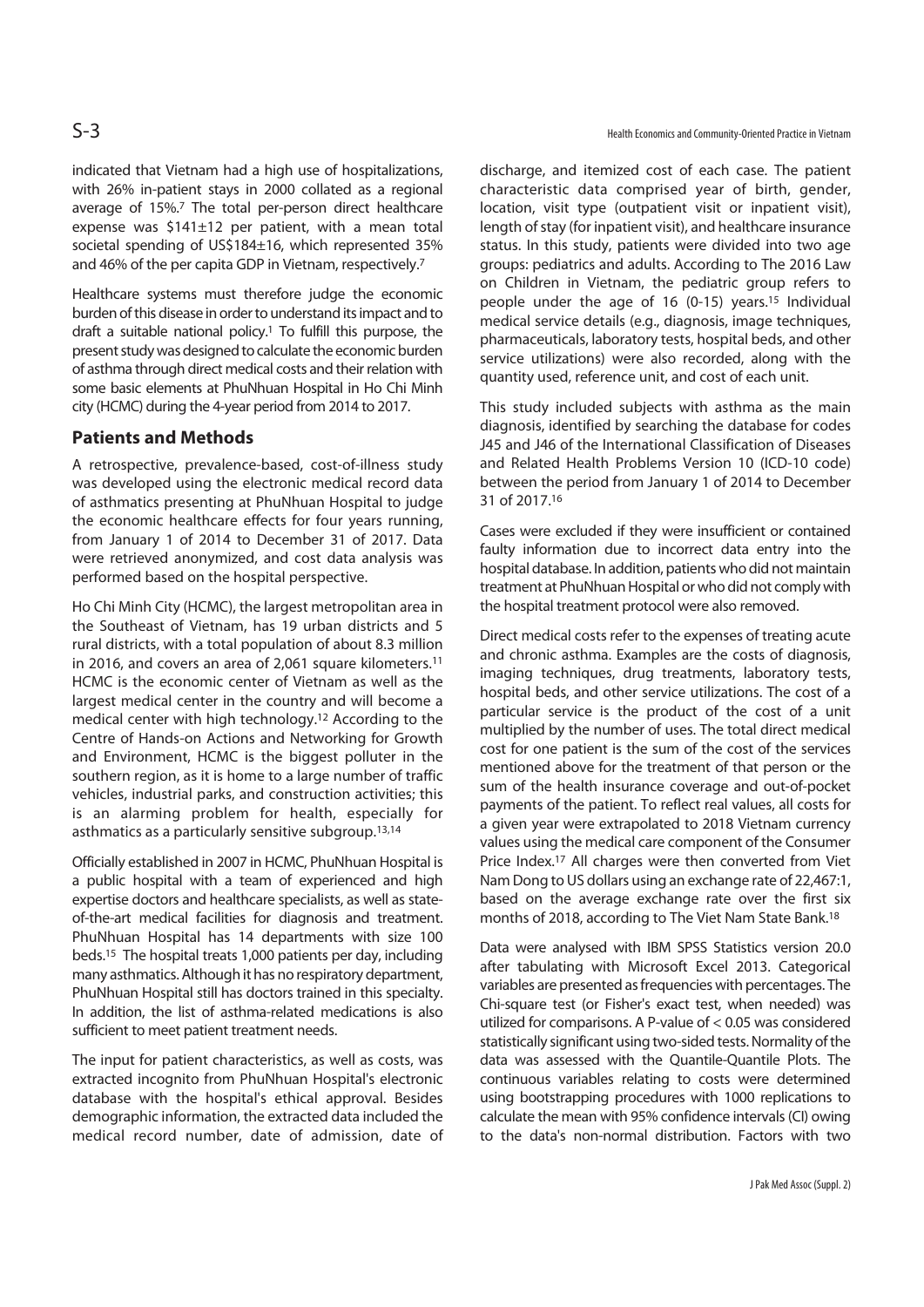Health Economics and Community-Oriented Practice in Vietnam S-4

continuous variables were also compared by bootstrapping with mean differences and 95% CI.

In the sensitivity analysis, the impact of each component of expense (diagnosis, image techniques, medication, laboratory tests, hospital bed, and other service utilization) on the total cost was calculated using an adjustment of  $\pm$ 20% of the cost elements values in relation to the total cost. The aim of this analysis was to reapportion resources for

Table-1: Demographic characteristics of the patients with asthma [N(%)].

more economic effectiveness for asthmatics.

This study was granted ethical approval from the PhuNhuan Hospital ethical review committee. No patient's personal identifier was exported and all data were obtained and analyzed anonymously and de-identifiably.

#### **Results**

The sociodemographic characteristics of the sample

| Variable                    |                  |                  | Outpatients      |                  | Inpatients |                  |                  |                  |                  |                    |
|-----------------------------|------------------|------------------|------------------|------------------|------------|------------------|------------------|------------------|------------------|--------------------|
|                             | 2014             | 2015             | 2016             | 2017             | P-value    | 2014             | 2015             | 2016             | 2017             | P-value            |
| No. of patients             | 692              | 514              | 459              | 691              |            | 50               | 49               | 79               | 39               |                    |
| Age (years)                 |                  |                  |                  |                  |            |                  |                  |                  |                  |                    |
| Mean (95% CI)               | 42.0 (40.0-43.8) | 36.3 (34.1-38.6) | 39.3 (36.9-41.6) | 44.4 (42.6-46.2) |            | 22.4 (15.6-30.0) | 22.8 (15.8-31.4) | 25.3 (19.3-31.2) | 32.3 (23.4-41.9) |                    |
| Age group (years)           |                  |                  |                  |                  |            |                  |                  |                  |                  |                    |
| Paediatric (<16)            | 168 (24.3)       | 190 (37.0)       | 142 (30.9)       | 134 (19.4)       | < 0.001a   | 35(70.0)         | 35(71.4)         | 52 (65.8)        | 19 (48.7)        | 0.111a             |
| Adult $(≥16)$               | 524 (75.7)       | 324 (63.0)       | 317 (69.1)       | 557 (80.6)       |            | 15(30.0)         | 14 (28.6)        | 27(34.2)         | 20(51.3)         |                    |
| Gender                      |                  |                  |                  |                  |            |                  |                  |                  |                  |                    |
| Male                        | 298 (43.1)       | 233(45.3)        | 227 (49.5)       | 308(44.6)        | 0.192a     | 20(40.0)         | 26(53.1)         | 50(63.3)         | 18 (46.2)        | 0.059a             |
| Female                      | 394 (56.9)       | 281 (54.7)       | 232 (50.5)       | 383(55.4)        |            | 30(60.0)         | 23(46.9)         | 29(36.7)         | 21(53.8)         |                    |
| Location                    |                  |                  |                  |                  |            |                  |                  |                  |                  |                    |
| HCMC                        | 686 (99.1)       | 504 (98.1)       | 443 (96.5)       | 666 (96.4)       | 0.003a     | 50 (100.0)       | 49 (100.0)       | 78 (98.7)        | 38 (97.4)        | 0.666 <sup>b</sup> |
| <b>Others</b>               | 6(0.9)           | 10(1.9)          | 16(3.5)          | 25(3.6)          |            |                  |                  | 1(1.3)           | 1(2.6)           |                    |
| Length of stay (days)       |                  |                  |                  |                  |            |                  |                  |                  |                  |                    |
| $\leq 5$                    |                  |                  |                  |                  |            | 12(24.0)         | 14(28.6)         | 25(31.6)         | 13(33.3)         | 0.387a             |
| $6 - 10$                    |                  | ÷,               |                  |                  |            | 28(56.0)         | 32(65.3)         | 47 (59.5)        | 21(53.9)         |                    |
| >10                         |                  |                  |                  |                  |            | 10(20.0)         | 3(6.1)           | 7(8.9)           | 5(12.8)          |                    |
| Mean $(\pm SD)$             |                  |                  |                  |                  |            | 8.0(3.1)         | 7.0(3.3)         | 6.6(2.8)         | 7.1(2.9)         |                    |
| Health Insurance Status (%) |                  |                  |                  |                  |            |                  |                  |                  |                  |                    |
| 70                          | 105(15.2)        | 32(6.2)          |                  |                  | < 0.001a   | 5(10.0)          | 5(10.2)          |                  |                  | 0.004 <sup>b</sup> |
| 80                          | 442 (63.9)       | 323 (62.8)       | 262(57.1)        | 315(45.6)        |            | 27(54.0)         | 31(63.3)         | 36(45.6)         | 26 (66.7)        |                    |
| 95                          | 56(8.1)          | 25(4.9)          | 35(7.6)          | 37(5.4)          |            | 2(4.0)           | 1(2.0)           | 2(2.5)           | 4(10.3)          |                    |
| 100                         | 89 (12.8)        | 134(26.1)        | 162(35.3)        | 339(49.1)        |            | 16(32.0)         | 12(24.5)         | 41 (51.9)        | 9(23.0)          |                    |

Note: <sup>a</sup> Calculated by Chi-Square test. <sup>b</sup> Calculated by Fisher Exact.

CI: confidence interval; SD: Standard Deviation; HCMC: Ho Chi Minh city.

Table-2: Healthcare expenditures of treatment of asthma in 2014-2017 (\*\*Currency in US Dollars (%)].

|             | Year  | Diagnosis/Hospital bed | Spirometry    | Subclinical  | Medication       | Other*       | Total expenditure | Total per-patient (Mean (95% CI)) |
|-------------|-------|------------------------|---------------|--------------|------------------|--------------|-------------------|-----------------------------------|
|             |       |                        |               |              |                  |              |                   |                                   |
| Outpatients | 2014  | 386.0(1.1)             | $\sim$        | 591.8 (1.6)  | 35,484.8 (97.3)  |              | 36,462.6 (100.0)  | 52.7 (47.3-57.8)                  |
|             | 2015  | 723.1 (4.1)            | $\sim$        | 482.8(2.7)   | 16,649.8(93.2)   |              | 17,855.7 (100.0)  | 34.7 (30.8-39.2)                  |
|             | 2016  | 79.5 (0.4)             | 138.3(0.8)    | 354.6(2.0)   | 17,264.0 (96.8)  | ٠            | 17,836.4 (100.0)  | 38.9 (34.1-44.6)                  |
|             | 2017  | 4,327.9(11.3)          | 972.7(2.6)    | 925.9(2.4)   | 32,006.2 (83.7)  | ٠            | 38,232.7 (100.0)  | 55.3 (50.5-60.3)                  |
|             | Total | 5,516.5(5.0)           | 1,111.0 (1.0) | 2,355.1(2.1) | 101,404.8 (91.9) |              | 110,387.4 (100.0) | 46.9 (44.5-49.2)                  |
| Inpatients  | 2014  | 630.4(25.0)            | $\sim$        | 175.0(7.0)   | 1,675.1(66.5)    | 38.4(1.5)    | 2,518.9(100.0)    | 50.4 (34.6-74.0)                  |
|             | 2015  | 687.3 (31.1)           | $\sim$        | 205.5(9.3)   | 1,285.6 (58.2)   | 32.0(1.4)    | 2,210.4 (100.0)   | 45.1 (37.8-53.0)                  |
|             | 2016  | 1,774.4 (39.4)         | 58.5(1.3)     | 300.8(6.7)   | 1,911.3 (42.4)   | 457.7 (10.2) | 4,502.7 (100.0)   | 57.0 (49.4-65.9)                  |
|             | 2017  | 2,499.9 (59.8)         | 32.6(0.8)     | 159.3(3.8)   | 1058.0(25.3)     | 432.0 (10.3) | 4,181.8 (100.0)   | 107.2 (89.2-127.1)                |
|             | Total | 5,592.0 (41.7)         | 91.1(0.7)     | 840.6 (6.3)  | 5,930.0(44.2)    | 960.1(7.1)   | 13,413.8 (100.0)  | $61.8(54.8-69.9)$                 |

\* Medical supplies,oxygen service, and aerosol therapy.

\*\* Foreign exchange rate dated: 2018.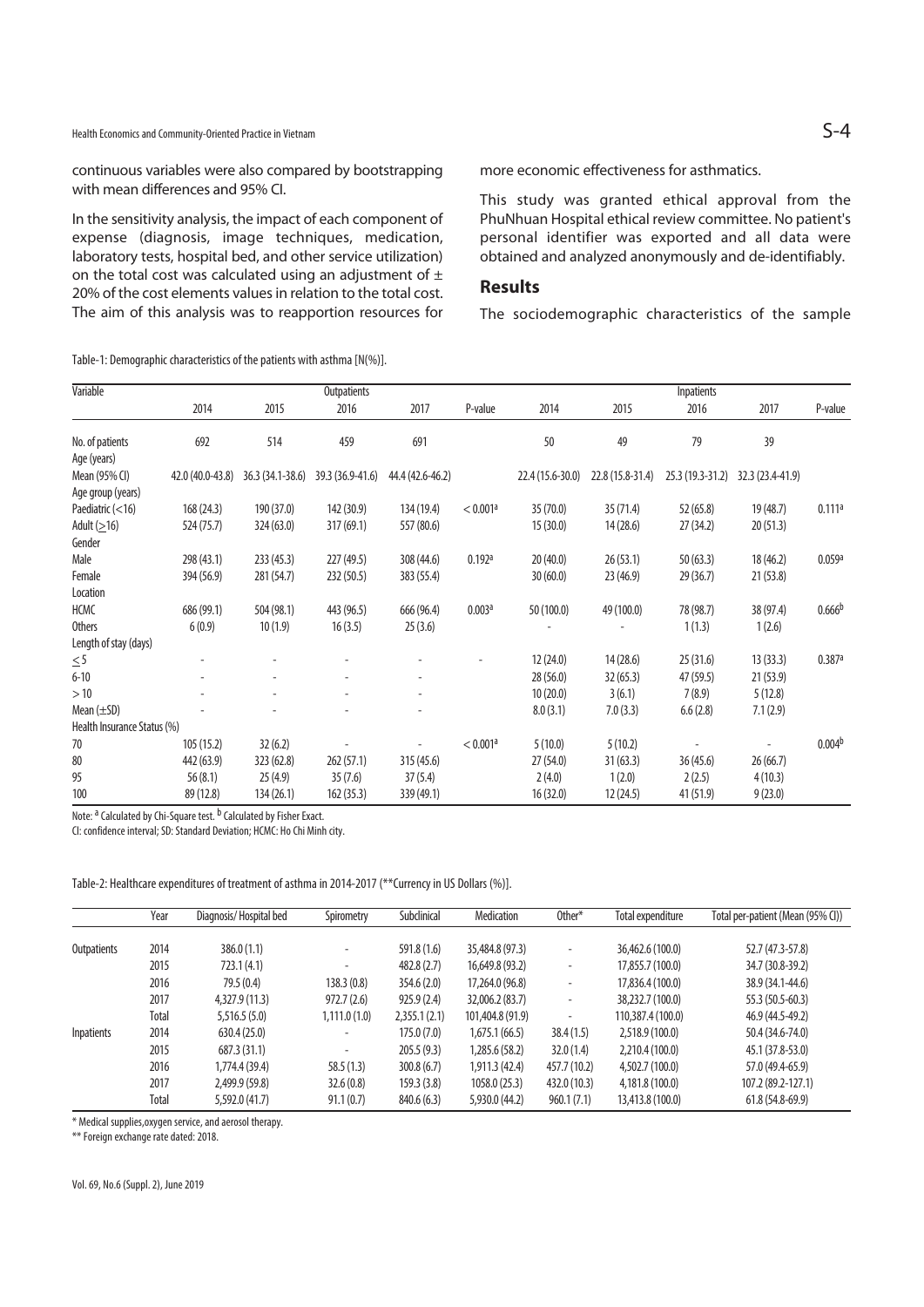| Outpatient                  | 2014              |                                | 2015             |                                |                  | 2016                           | 2017                |                         |
|-----------------------------|-------------------|--------------------------------|------------------|--------------------------------|------------------|--------------------------------|---------------------|-------------------------|
|                             | Mean (95 CI)      | MD (95 CI)                     | Mean (95 CI)     | MD (95 CI)                     | Mean $(95)$      | MD (95 CI)                     | Mean (95 CI)        | MD (95 CI)              |
| Age group, (years)          |                   |                                |                  |                                |                  |                                |                     |                         |
| Paediatric $(<16)$          | $13.4(10.3-17.1)$ | $-51.9$ ( $-59.4$ , $-44.5$ )* | 16.3 (12.3-20.9) | $-29.3$ ( $-36.5$ , $-22.2$ )* | $10.7(8.2-13.4)$ | $-40.8$ ( $-48.5$ , $-33.9$ )* | $11.2(8.8-13.9)$    | $-54.8(-60.9, -48.5)^*$ |
| Adult $(>16)$               | $65.3(59.1-71.8)$ |                                | 45.6 (39.8-51.9) |                                | 51.5 (45.0-58.5) |                                | $66.0(60.2 - 71.8)$ |                         |
| Gender                      |                   |                                |                  |                                |                  |                                |                     |                         |
| Male                        | 48.2 (40.8-56.6)  | $-7.9$ ( $-18.2$ , 2.9)        | 33.9 (28.0-40.1) | $-1.5$ ( $-10.0, 6.6$ )        | 34.9 (27.7-42.3) | $-7.8$ ( $-18.0$ , $2.0$ )     | 53.1 (45.7-60.5)    | $-4.0$ ( $-14.1, 5.8$ ) |
| Female                      | 56.1 (48.8-63.2)  |                                | 35.4 (29.8-41.7) |                                | 42.7 (36.2-50.0) |                                | 57.1 (50.4-63.3)    |                         |
| Location                    |                   |                                |                  |                                |                  |                                |                     |                         |
| <b>HCMC</b>                 | 53.0 (47.7-58.2)  | $33.6(20.7, 44.1)$ *           | 35.2 (31.1-39.6) | $22.7(5.2, 33.1)$ *            | 39.0 (33.7-44.2) | $4.2$ ( $-13.3$ , $19.2$ )     | 55.7 (51.0-60.9)    | $10.9$ (-23.4, 35.2)    |
| Others                      | 19.4 (10.3-30.6)  |                                | $12.5(3.3-29.6)$ |                                | 34.8 (20.7-51.1) |                                | 44.8 (20.6-79.2)    |                         |
| Health Insurance Status (%) |                   |                                |                  |                                |                  |                                |                     |                         |
| Insurance-paid              | 42.1 (38.0-46.2)  | 31.5 (27.2, 35.9)*             | 29.0 (25.5-32.5) | 23.3 (19.6, 27.0)*             | 32.8 (28.4-37.1) | $26.7(22.3, 31.2)$ *           | 46.9 (42.9-51.3)    | 38.5 (34.3, 42.9)*      |
| Self-paid                   | $10.6(9.4-11.7)$  |                                | $5.7(4.9-6.6)$   |                                | $6.1(5.2-7.1)$   |                                | $8.4(7.6-9.2)$      |                         |

Table-3: Average annual direct medical cost of asthma management distributed by outpatients' characteristics in 2014-2017 (2018 US dollars, Arithmetic mean [bootstrap 95 CI]).

Note: Arithmetic means and mean difference are calculated by bootstrapping method.

\* denotes significant difference.

CI: confidence interval, MD: mean difference, HCMC: Ho Chi Minh city.

|  | Table-4: Average annual direct medical cost of asthma distributed by inpatient's characteristics in 2014-2017 (2018 US dollars, Arithmetic mean [bootstrap 95 Cl]). |  |  |  |
|--|---------------------------------------------------------------------------------------------------------------------------------------------------------------------|--|--|--|
|  |                                                                                                                                                                     |  |  |  |
|  |                                                                                                                                                                     |  |  |  |
|  |                                                                                                                                                                     |  |  |  |

| Inpatient                   |                    | 2014                      | 2015              |                                |                   | 2016                           | 2017                |                               |
|-----------------------------|--------------------|---------------------------|-------------------|--------------------------------|-------------------|--------------------------------|---------------------|-------------------------------|
|                             | Mean (95 CI)       | MD (95 CI)                | Mean (95 CI)      | MD (95 CI)                     | Mean (95 CI)      | MD (95 CI)                     | Mean (95 CI)        | MD (95 CI)                    |
|                             |                    |                           |                   |                                |                   |                                |                     |                               |
| Age group                   |                    |                           |                   |                                |                   |                                |                     |                               |
| Pediatric $(<16)$           | 29.9 (24.8-35.8)   | $-68.2$ (-143.5, -24.1)*  | 35.2 (30.2-40.7)  | $-34.6$ ( $-51.0$ , $-16.2$ )* | 45.4 (39.2-52.8)  | $-33.9$ ( $-54.8$ , $-16.3$ )* | 98.0 (75.9-128.5)   | $-18.0$ ( $-57.3$ , 22.5)     |
| Adult $(≥16)$               | 98.1 (56.0-173.2)  |                           | 69.8 (51.4-85.2)  |                                | 79.3 (62.9-100.2) |                                | 116.0 (89.1-148.4)  |                               |
| Gender                      |                    |                           |                   |                                |                   |                                |                     |                               |
| Male                        | 31.7 (25.4, 39.5)  | $-31.1$ $(-72.2, -4.2)$ * | 39.9 (32.6-47.4)  | $-11.1$ $(-26.7, 2.8)$         | 52.9 (43.5-64.3)  | $-11.2$ ( $-28.3, 6.3$ )       | 86.7 (71.3-105.5)   | $-38.2$ ( $-78.1$ , $-1.1$ )* |
| Female                      | 62.8 (37.5, 102.4) |                           | 51.0 (38.9-64.3)  |                                | 64.1 (52.0-77.8)  |                                | 124.9 (93.3-159.9)  |                               |
| Length of stay (days)       |                    |                           |                   |                                |                   |                                |                     |                               |
| $\leq$ 5                    | $18.3(13.3-23.5)$  | ٠                         | 23.3 (18.4-27.9)  |                                | 45.3 (29.9-66.5)  |                                | 73.0 (48.0-113.3)   |                               |
| $6 - 10$                    | 40.7 (32.5-49.3)   |                           | 50.4 (41.9-59.8)  |                                | 58.7 (50.5-68.5)  |                                | 117.8 (96.7-150.4)  |                               |
| >10                         | 116.1 (54.3-220.6) |                           | 90.9 (79.8-107.7) |                                | 87.5 (72.1-105.8) |                                | 151.9 (129.4-174.2) |                               |
| Health Insurance Status (%) |                    |                           |                   |                                |                   |                                |                     |                               |
| Insurance-paid              | 44.0 (29.7-66.7)   | 37.6 (22.7, 61.0)*        | 38.4 (31.6-45.9)  | 31.6 (24.7, 39.4)*             | 51.3 (43.9-59.0)  | 45.6 (38.0, 53.6)*             | 93.0 (75.5-113.1)   | 78.8 (60.7, 98.6)*            |
| Self-paid                   | $6.4(4.3-8.5)$     |                           | $6.8(5.1-8.3)$    |                                | $5.7(4.1-7.6)$    |                                | 14.2 (10.6-18.4)    |                               |

Note: Arithmetic means and Mean differences are calculated by bootstrapping method, \*: There is a significant difference

CI: confidence interval, MD: mean difference.

diagnosed with asthma at PhuNhuan Hospital from 2014 to 2017 are presented in Table-1. In the outpatient department, the majority of patients were adults and nine out of ten patients were from HCMC (p<0.05). For the inpatients, almost three out of five subjects stayed for 6 to 10 days, for an average of about 7 days. In both groups, the patients were almost equally distributed between the sexes, and over half of the patients had their care paid 80% by healthcare insurance (Table-1).

Table-2 and Figure-1 provide an estimation of the total economic burden of treating asthma and the mean cost per asthmatic in 2014-2017, respectively, from the hospital perspective. Treatment costs from the

perspective of healthcare insurance and the patient for the four-year period are shown in Figure-2. Overall, the total healthcare expenditures were higher for outpatients than for inpatients. The total economic burden for the four years from 2014 to 2017 was \$110,387.4 for outpatients and \$13,413.8 for inpatients. In both groups, the cost of drugs (by service group), as well as the economic burden in 2017 (in terms of years), accounted for the highest proportion of costs in the period 2014- 2017 (Table 2, Figure 1, and Figure 2).

Table-3 and Table-4 show how the patient demographic characteristics impacted the direct medical costs for asthma treatment of individual outpatients and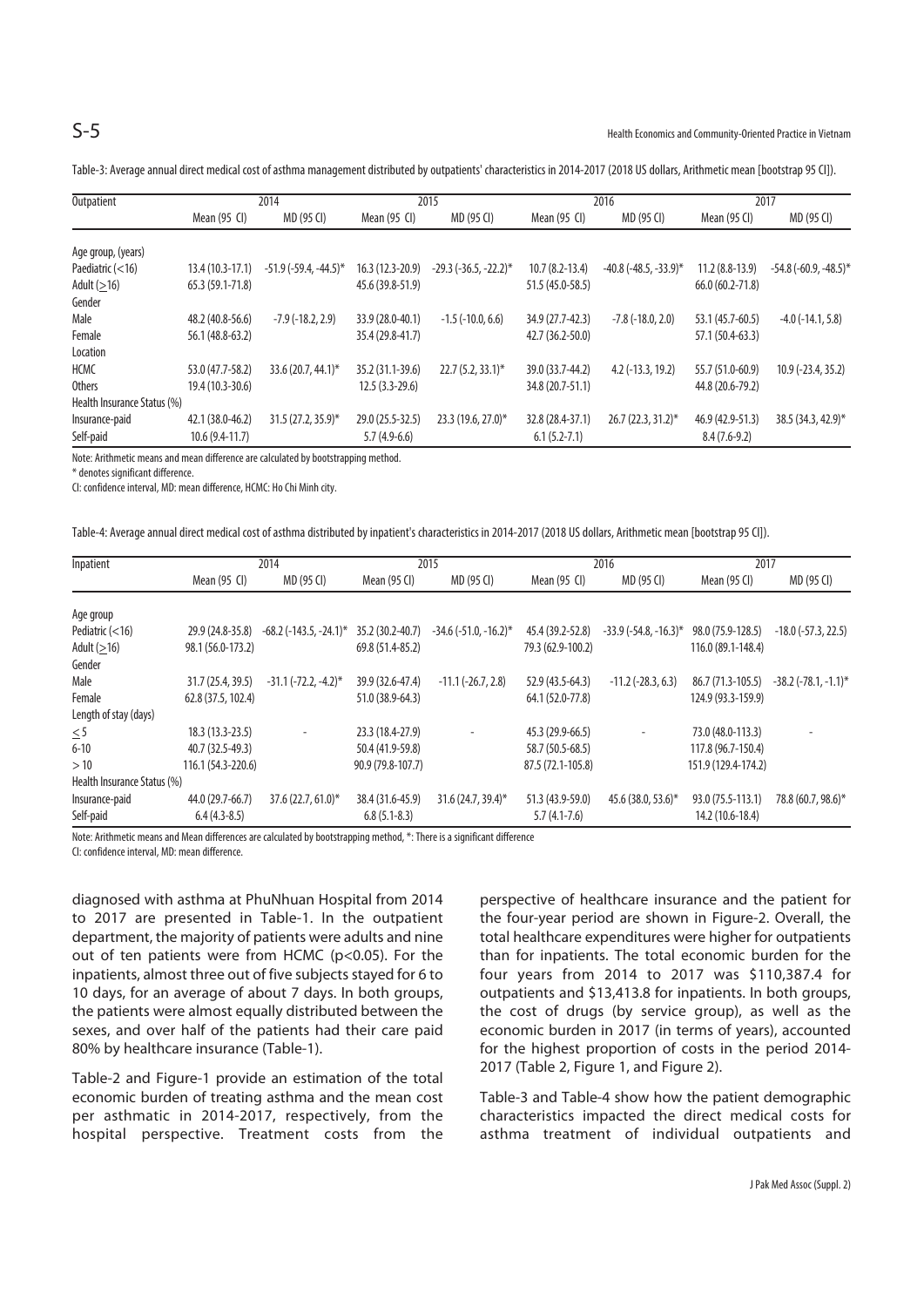| Table-5: The annual cost of medications during 2014-2017 according to drug category (2018 US dollars [%]). |  |  |
|------------------------------------------------------------------------------------------------------------|--|--|
|                                                                                                            |  |  |

| Type of drugs                 |                       |                  | Outpatients      | <b>Inpatients</b> |                  |                 |                                                                                                                                                                                                                         |                 |                 |
|-------------------------------|-----------------------|------------------|------------------|-------------------|------------------|-----------------|-------------------------------------------------------------------------------------------------------------------------------------------------------------------------------------------------------------------------|-----------------|-----------------|
|                               |                       | 2014             | 2015             | 2016              | 2017             | 2014            | 2015                                                                                                                                                                                                                    | 2016            | 2017            |
| <b>Controller medications</b> | ICS                   | 707.3(2.0)       | 619.0(3.7)       | 253.4(1.5)        | 190.9(0.6)       | 166.5(10.0)     | 88.3(6.9)<br>100.6(5.3)<br>113.2(8.8)<br>13.2(0.7)<br>20.0(1.5)<br>164.5 (12.8)<br>329.3 (17.2)<br>5.2(0.4)<br>5.8(0.3)<br>311.2 (24.2)<br>493.5 (25.8)<br>380.5 (29.6)<br>394.2 (20.6)<br>574.7 (30.1)<br>202.7 (15.8) | 51.9(4.9)       |                 |
|                               | $ICS + LABA$          | 23,469.7 (66.1)  | 10,266.6(61.7)   | 10,249.6 (59.4)   | 23,253.7 (72.7)  | 97.8(5.8)       |                                                                                                                                                                                                                         |                 |                 |
|                               | LABA                  | 460.2(1.3)       | 265.2(1.6)       | 502.5(2.9)        | 367.6(1.2)       |                 |                                                                                                                                                                                                                         |                 | 10.3(1.0)       |
|                               | Leukotriene modifiers | 5,160.9(14.5)    | 2,750.1(16.5)    | 3,594.5 (20.8)    | 3,178.8(9.9)     | 127.1(7.6)      |                                                                                                                                                                                                                         |                 | 104.7(9.9)      |
|                               | <b>Theophylline</b>   | 327.0 (0.9)      | 14.9(0.1)        | 89.1(0.5)         |                  | 10.4(0.6)       |                                                                                                                                                                                                                         |                 |                 |
| Add-on controller             | *Systemic             |                  |                  |                   |                  |                 |                                                                                                                                                                                                                         |                 |                 |
| medications                   | corticosteroids       | 420.5(1.2)       | 486.3(2.9)       | 288.4(1.7)        | 324.4 (1.0)      | 249.5 (14.9)    |                                                                                                                                                                                                                         |                 | 331.7 (31.3)    |
| Relievers medications         | SABA                  | 2,184.4(6.2)     | 708.9 (4.3)      | 567.3 (3.3)       | 974.0(3.0)       | 343.8 (20.5)    |                                                                                                                                                                                                                         |                 | 135.0 (12.8)    |
|                               | $SABA + SAMA$         | 2,754.8 (7.8)    | 1,538.8(9.2)     | 1,719.3(9.9)      | 3.716.8(11.6)    | 680.0 (40.6)    |                                                                                                                                                                                                                         |                 | 424.4 (40.1)    |
| Total                         |                       | 35,484.8 (100.0) | 16,649.8 (100.0) | 17,264.1 (100.0)  | 32,006.2 (100.0) | 1,675.1 (100.0) | .285.6(100.0)                                                                                                                                                                                                           | 1,911.3 (100.0) | 0.001) 0.058.0, |

ICS: Inhaled corticosteroids; LABA: Long-acting β2-agonists, SABA: Short-acting β2-agonists; SAMA: Short-acting anticholinergics;

\* oral therapy, intramuscular or intravenous injection.



\*: Medical supplies, Oxygen service, Aerosol therapy

Figure-1: Trends over 2014-2017 in annual per-patient costs and cost components (2018 US dollars).



Figure-2: Treatment costs during 2014-2017 according to healthcare insurance payments (2018 US dollars [%]).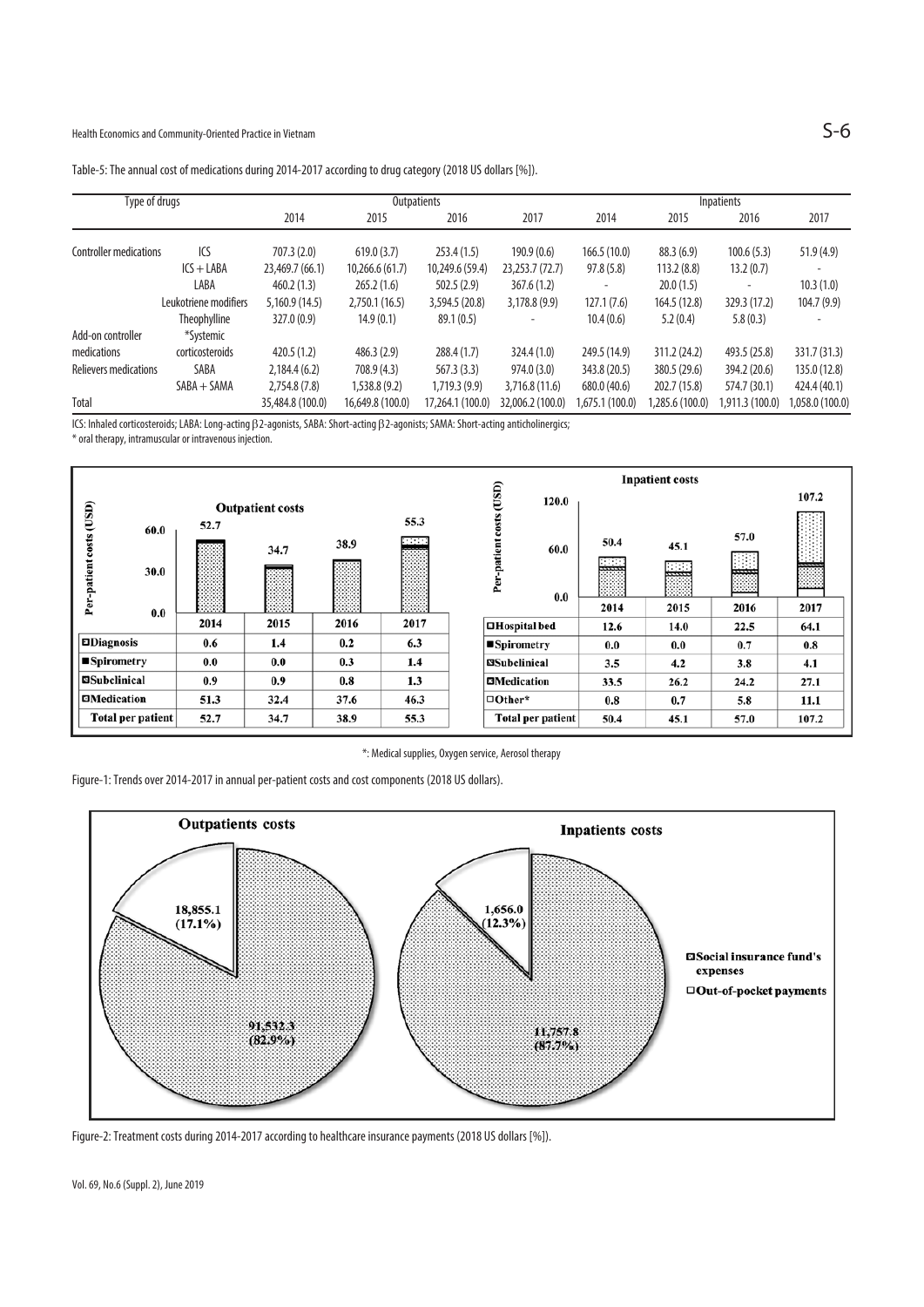

\*: Medical supplies, Oxygen service, Aerosol therapy

Figure-3: Sensitivity analysis for variation of the different direct medical cost units for asthma treatment.

inpatients in each year from 2014 to 2017. In both groups, the average cost per each child was lower than that per adult. Especially in outpatient group, the cost per adult was 5 times higher than that of children. Concerning gender, the expenditure for female patient was slightly higher than that for male patient (Table 3, and Table 4).

Table-5 provides the economic burden created by medications. Although the percentage of the costs for inhaled corticosteroids (in combination and alone) for outpatients was the lowest in 2016 when compared to the remaining years, this controller drug still accounted more than half (60.9%) of the total expenditure for pharmacological treatments in that year (Table-5).

The variability of total costs, which depended on ±20% of the cost of the various service elements, is shown in the

S-7 Health Economics and Community-Oriented Practice in Vietnam

Tornado diagram (Figure-3). Among the potential effects of cost variations, the impact of medication cost on the total cost of this disease is the most significant (±18.4% for outpatient costs and ±8.8% for inpatient costs) (Figure-3).

## **Discussion**

To the best of our knowledge, there were limited cost-of-illness studies in Viet Nam evaluated the cost of asthma by calculating the cost components and assessing their potential impact on total cost. The main findings of the present study are that (1) the economic burden of asthma was largely driven by medications, and (2) factors such as age and length of hospital stay (for inpatients) were major determinants of the asthmarelated direct medical costs in this sample.

Regarding outpatients, the ratio of male to female patients was almost equal, but female patients were slightly higher in number, with the majority being adults (ranging from 63.0 to 80.6%) with a mean age range of 36.3-44.4 years. These figures are also similar to the values presented for outpatient treatment by Costa et al., in Brazil, where the patients were predominantly female (73.2%) with a median age of 49.5 years.<sup>19</sup> These results indicate that direct medical expenditures are higher for women than for men. This finding was strongly supported by the study by Zein et al. in the US, as well as by the study by

Accordini et al. in Italy.20,21 However, the research by Sharifi et al., carried out in Iran, indicated an opposite result, as the costs incurred were higher for a male than for a female patient (\$825.4 versus \$605.1, respectively); this discrepancy was explained as being related to cultural differences in Iranian women.22

Based on the 2014-2017 sample in the present study, the annual per-person direct medical costs for asthma were \$34.7 to \$55.3 for outpatient treatment and \$45.1-\$107.2 for inpatient treatment, while the annual per-person expenditures for prescription medications amounted to \$32.4-\$51.3 per outpatient and \$24.2-\$33.5 per inpatient. These expenses were lower than those presented in a study that analyzed the economic burden of asthma in the Asia-Pacific region; for example, in Vietnam, the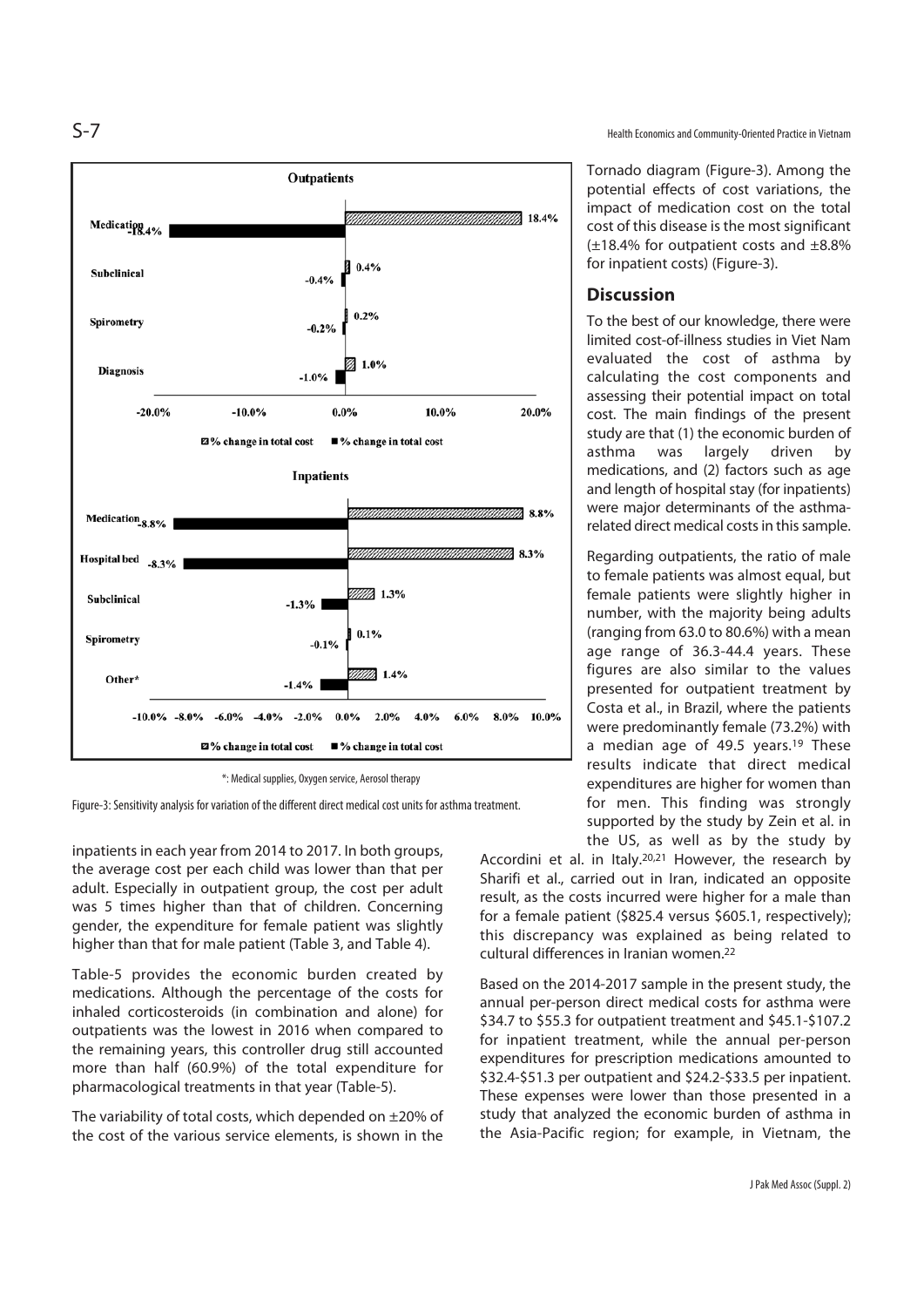estimated per-person direct cost for both maintenance and urgent care was \$206.5  $\pm$  17.6 and the mean perpatient drug expenditure was  $$114.2 \pm 11.7$ .<sup>7</sup> Direct perpatient costs range from  $$1,478.9 \pm 146.4$  in Hong Kong to \$3,474.5 in the US, and annual per-patient cost for medications exceeded \$1,946.8 in the US and was dramatically higher than in Vietnam.7,9 Anti-asthmatic medication in our study accounted for 86.7% of the total economic burden, which is three times higher than the corresponding figure (31%) determined in a study by Kamble et al. in the US.23 The dissimilarities in the unit price of medications and in the healthcare services systems, as well as in the studied populations, time periods, data sources, and definition of costs in each jurisdiction, restricted the comparison of results from different countries. In addition, the unit costs from 2014 to 2017 did not follow a trend, being especially high in 2017, probably due to adjustment of hospital fees by health facilities over the years, according to Joint Circular 37/2015/TTLT-BYT-BTC in 2015 and Circular 02/2017/TT-BYT in 2017.24,25

Pharmacological treatment was the cost component that occupied the most prominent position of direct medical costs in 2014-2017. Medication costs for asthma treatment accounted for 83.7% to 97.3% of the direct medical costs for outpatient treatment, while this proportion ranged from 25.3% to 66.5% for inpatients. This figure is far larger than that presented for the majority of studies conducted in North America and Europe, which showed that medication comprised the largest percentage of direct medical costs, varying from 51% in the study by Barnett et al. in the United States to 68% of total direct costs in Canada by Bedouch et al.26,27 In terms of outpatient medicines, the most expensive treatment, accounting for over 60%, was inhaled corticosteroids (with or without a combination with longacting β2-agonists). The first-ranked medication for inpatients was the relief treatment group, such as shortacting β2-agonists, accounting for 12.8-29.6% when used alone and for 15.8-40.6% when combined with shortacting anticholinergics. These percentages were higher than those reported in the study conducted in Italy, where the cost of inhaled corticosteroids ranked first (48.6%) in medication cost, and the cost of using shortacting β2-agonists accounted for 2.2%.22

Our sensitivity analysis revealed that the most costly influencer of direct medical cost was pharmacological treatment. Particularly for inpatients, the second most impactful expense was the cost for hospital beds, whereas the second-impact expense for outpatients was diagnosis cost. Specifically, these costs dropped to 8.8% and 18.4%

Vol. 69, No.6 (Suppl. 2), June 2019

for inpatient and outpatient costs, respectively, when the cost for medications fell by 20%. In addition, for inpatients, this figure fell by 8.3% when the cost of hospital beds was reduced by 20%, based on an average hospital stay of 7 days for inpatients. This result can be used as a reference for investors to develop appropriate policies to lessen the economic burden on management of patients with asthma. Some suggestions might include increasing the use of proven generic medicines rather than brand-name medicines and reducing the cost of hospital beds for long-term resident treatment.

Our study has some limitations. First, the data were obtained using electronic medical records, so the estimated result is only based on direct medical costs and does not include direct non-medical, indirect, or intangible costs of pain and suffering. Second, because of unavailability in the data, some issues, such as history and severity of asthma among responding individuals, were not included. Finally, given that our analysis was based on asthma treated at a general hospital, the total population of asthma in Vietnam may not be represented by the population studied here. Future studies should expand research on non-medical costs and indirect costs - which are also greatly affected by asthma, as well as the impact of severity of illness along with other aspects on treatment burden and economic burden.

### **Conclusion**

This study presented valuable results for health administrators in Vietnam, as asthma can impose an enormous economic burden on each patient in particular and on society in general. The necessity of coverage of health assurance is quite obvious to reduce the individual's burden. The cost that accounts for the largest proportion of asthma-related is medical cost. Therefore, upgrading of asthma management programs and regimens and setting a policy of reducing the medication costs should be goals for reducing the economic burden. Other important measures include training for asthma management physicians, as well as for patients, in selfmanagement of asthma and adherence to treatment regimens.

**Acknowledgement:** The authors would like to acknowledge the supports of PhuNhuan Hospital's expert committee for input data regarding statistical analysis and comments throughout the study.

**Disclaimer:** None to declare.

**Conflict of Interest:** None to declare.

**Funding Disclosure:** None to declare.